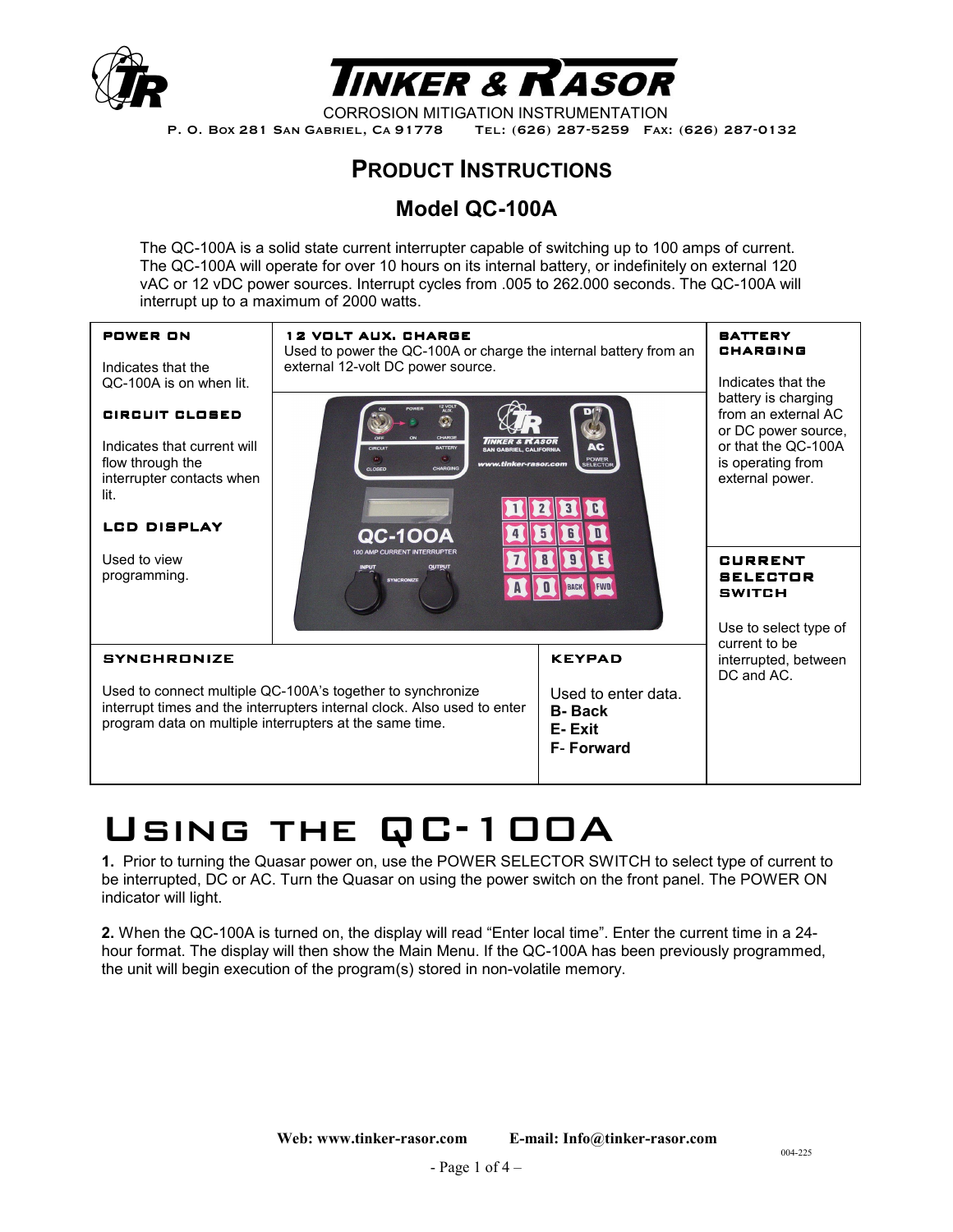



CORROSION MITIGATION INSTRUMENTATION<br>P. O. Box 281 San Gabriel, Ca 91778 Tel: (626) 287-5259 Fax TEL: (626) 287-5259 FAX: (626) 287-0132

# **PRODUCT INSTRUCTIONS**

## **3.** SCROLLING MENU OPTIONS

## **Programming mode**

Enter new programs, beginning with Program #1. Delete existing programs as a group. *Note: 6 programs maximum.*

#### **Editing mode**

Edit existing programs. Erase a single program. Add a program, beginning with the next available program.

### **Cycle mode**

Choose a program to cycle indefinitely.

#### **View mode**

Review programs currently stored in the QC-100A's memory or the current time programmed on the QC-100A.

### **Exit**

Leave menu and begin automatic execution of stored programs.

# TO PROGRAM THE QC-100A

- **Choose "1" from the menu.**
- **Press any key other than "E".**

**• Enter the Program start time.** *Note: Enter local time using 24-hour format (military time e.g. 2:00 P.M. is 14:00.00). Program start time must be equal or later than previous program stop time if both programs are for the same day.* 

- **Enter the program stop time.** *Note: Stop time must be later than stop time if the program starts and stops on the same day.*
- *Enter the program On interval. Note: How long you want the current to be applied to the structure.*

**• Enter the program Off interval.** *Note: How long you want the current to be removed from the structure.* 

## TO DELETE ALL PROGRAMS

- **Choose "1" from the menu.**
- **Press "E".**
- **Press "1" to confirm delete.**

## TO DELETE A SINGLE PROGRAM

- **Choose "2" from the menu.**
- **Press any key other than "E", press "E" to EDIT.**
- **Press "D" to DELETE a program.**
- **Enter program number to delete.**

The program is now deleted and the remaining programs are moved up.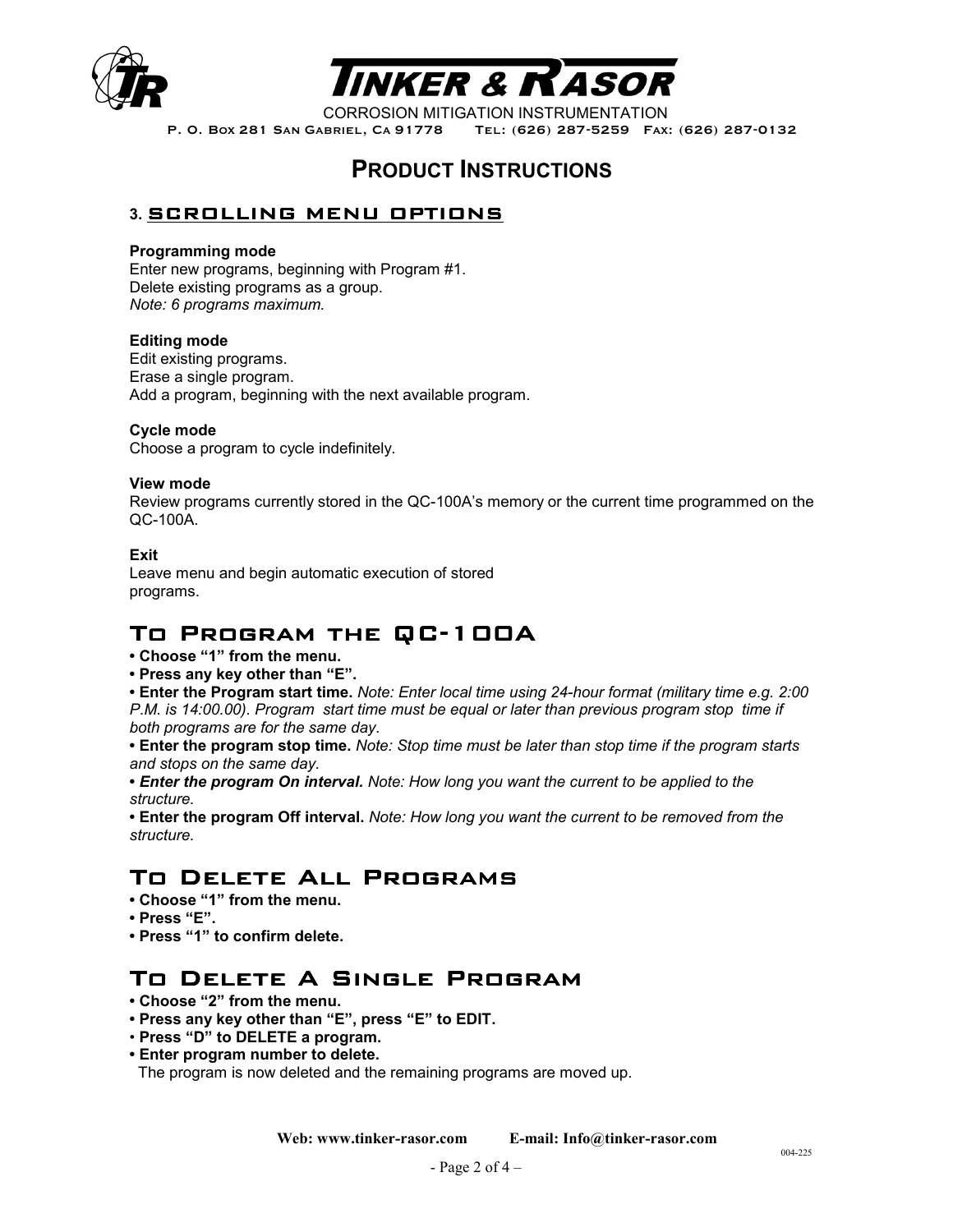



CORROSION MITIGATION INSTRUMENTATION

P. O. BOX 281 SAN GABRIEL, CA 91778 TEL: (626) 287-5259 FAX: (626) 287-0132

## **PRODUCT INSTRUCTIONS**

## TO ADD A PROGRAM

- **Choose "2" from the menu.**
- **Press any key other than "E".**
- **Press "A" to add a program.** *Note: 6 programs maximum.*
- **Enter program.** *Note: Same steps as described in the programming mode.*

# TO EDIT A PROGRAM

- **Choose "2" from the menu.**
- **Press any key other than "E".**
- **Press "E" to edit a program.** *Note: 6 programs maximum.*
- **Enter the program number to edit.**
- **Enter dates and times as in programming mode or press "F" to go forward to the next entry.**

# TO ENTER CONTINUOUS CYCLE MODE

- **Turn on the QC-100A.**
- **When the display reads "Enter local time", enter the current time in 24-hour format.**
- **Choose "3" from the Main Menu.**
- **Enter a Program number to cycle, or "E" to exit.**
- The QC-100A will begin interrupting immediately to the start and stop times in the selected program.
- **To exit the Continuous Cycle mode, press any key while the unit is interrupting.**

## TO VIEW PROGRAM CONTENTS

- **Choose "4" from the menu.**
- **Press any key other than "E".**
- **Choose "0" to view program, "1" to view time.**
- **Choose program number to display.**
- The QC-100A will display start and stop times.
- **Press any key to move to the next display.** The QC-100A will display the On and Off intervals.
- **Press any key to return to the Main Menu.**

## NOTES:

**• After Programming the QC-100A**, the programs are stored in non-volatile memory, until the user either over-writes or erases them, even if the unit is turned off.

**• To enter the timer mode**, program the QC-100A with at least 1 program. When the time reaches the programmed start time the unit will begin interrupting until the programmed stop time is reached. If more than one program exists, the QC-100A will automatically re-enter timer mode after completion of the program, and wait for the next programmed start time. During the wait, current is applied to the structure.

**• To enter Main Menu** from the view mode, press "E" at any time.